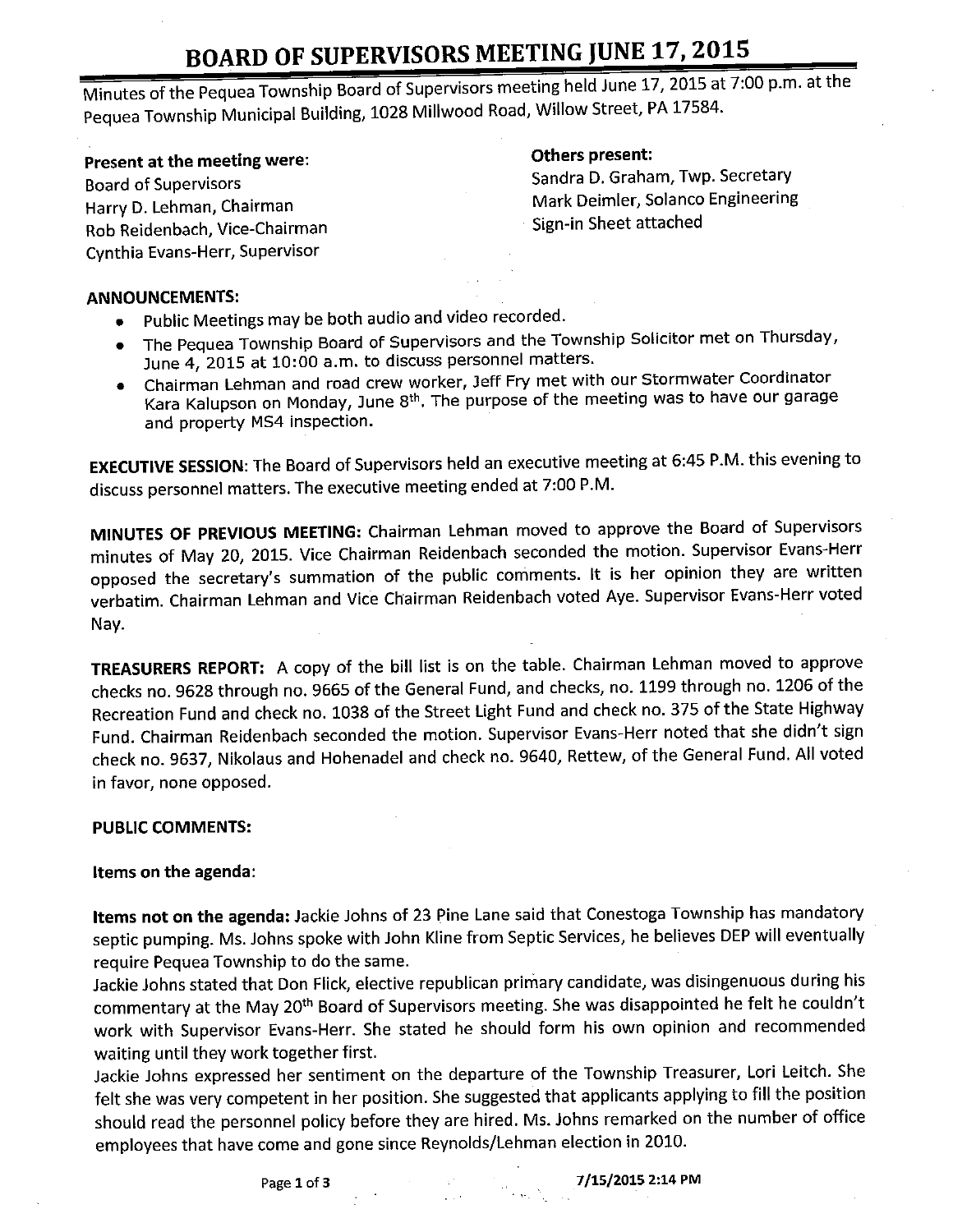## BOARD OF SUPERVISORS MEETING JUNE 17, 2015

Jackie Johns read <sup>a</sup> letter that was sent to the township in regards to sweeping up grit at 20 —23 Pine Lane. She stated the grit was created by the township during 2014-2015 road cindering. Subsequently, she had the roads cleaned, spending six hours and filling thirty three, five gallon buckets. She was concerned the grit made the road hazardous and also caused erosion problems. She stated that because the township did not clean it up as requested, she would like reimbursement. Jackie Johns said she read an article in the Lancaster Newspaper that Lancaster landlords must have carbon dioxide and smoke detectors in rental properties. She asked if Pequea Township had the same requirements. Mark Deimler, township engineer said at this time there is no such requirement in Pequea.

Tim Weaver of 22 Baumgardner Road, expressed his concern with the township employee turnover. He feels there is a lot of work and not enough workers. He also noted that the former Treasurer was helpful and professional to him. He stated since Reynolds/ Lehman took office, the EAC and the Park Board was dissolved. It is his belief that it was due to <sup>a</sup> disagreement and asked if this was the case with the recent employee departure. He suggested doing something to solve the problem.

### OLD BUSINESS:

- 1. Zoning re-write Chairman Lehman moved to set a hearing date for the  $15<sup>th</sup>$  of July at 6:30 p.m. for consideration of adopting the 2015 Pequea Township Zoning Ordinance rescinding and replacing the Zoning Ordinance of December 1992 as amended. Vice Chairman Reidenbach seconded the motion. All voted in favor, none opposed.
- 2. Parking Violation —fee increase— Vice Chairman Reidenbach stated there were no updates at this time. Legal advisor is on vacation and Mr. Reidenbach has further research to do. He anticipates action at the next Board of Supervisors Meeting.
- 3. SALDO Proposal from Rettew came in late yesterday afternoon, Mark Deimler indicated he hasn't had discussion with Rettew yet. It was the consensus of the board and Mr. Deimler, that the proposal contained additional services that were not requested. Supervisor Evans- Herr moved to reject the proposal. Chairman Lehman seconded the motion. All were in favor, none opposed. Supervisor Evans-Herr moved to request the township engineer/zoning officer to obtain from Rettew or elsewhere, the template we need and to provide a proposal from Solanco Engineering for the additional services needed. Mr. Deimler will provide this information to the board prior the July 15<sup>th</sup> meeting. Chairman Lehman seconded the motion. All were in favor, none opposed.

### NEW BUSINESS:

- Dissolution of Bridge Fund Chairman Lehman moved to approve Resolution No. 422-2015 authorizing the Board of Supervisors of the Township of Pequea, Lancaster County, to transfer unencumbered moneys from, the PGLIT Bridge Replacement Fund, account no. 00003017142 to the General Fund. Vice Chairman Reidenbach and Supervisor Cynthia Evans- Herr simultaneously seconded the motion. All voted in favor, none opposed.
- Radcliff Road Bridge Mark Deimler reported that on June 1st, Providence Township Board of Supervisors voted to close the Radcliff Road Bridge. Discussion proceeded on various considerations; funding, grants, alternate routes, fire company access to water supply and building an access pad at the edge of the bridge. Chairman Lehman and Mark Deimler recommended moving forward one step at a time starting with our agreement with the bridge closure. Chairman Lehman moved to instruct the township engineer to notify the necessary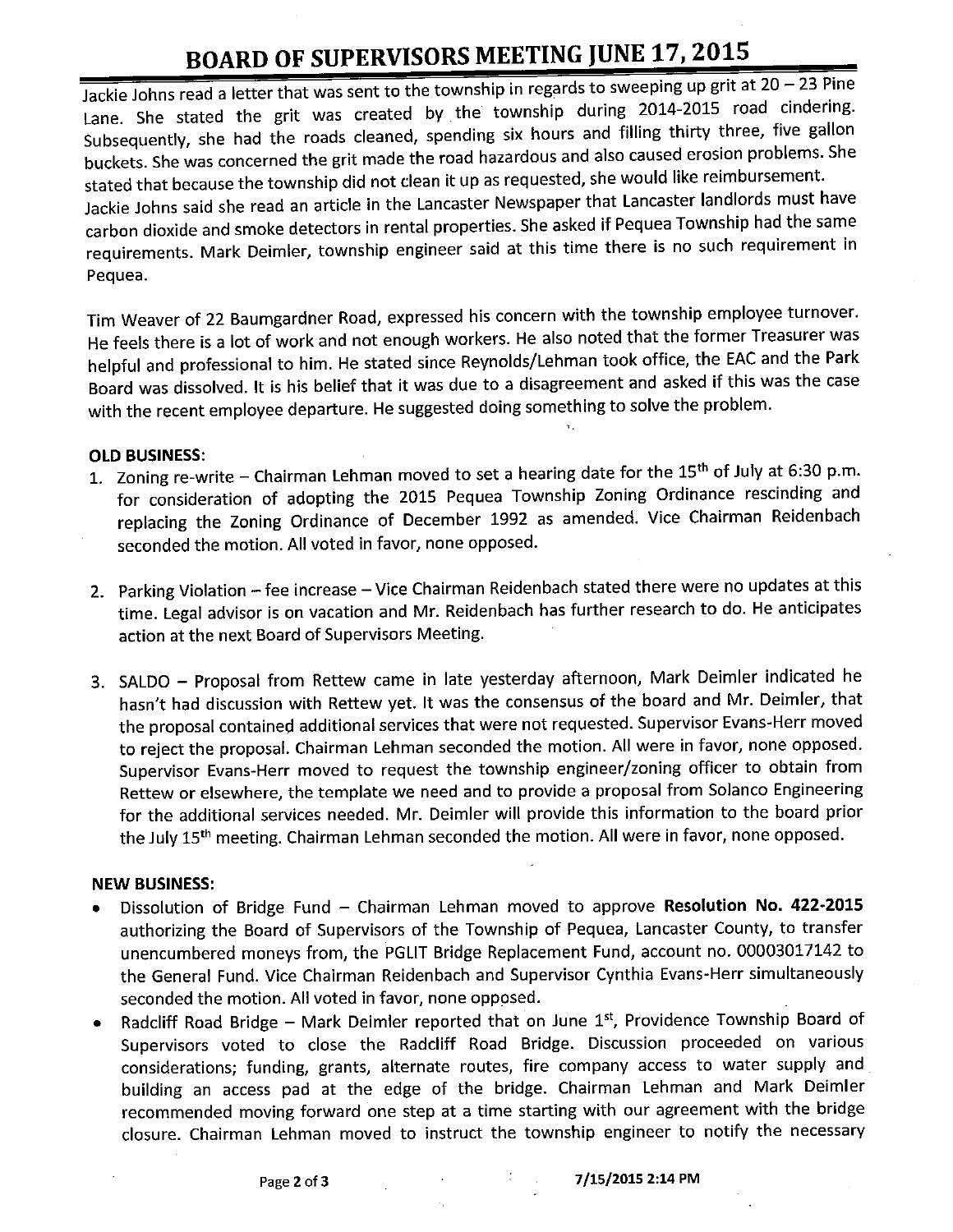# BOARD OF SUPERVISORS MEETING JUNE 17, 2015

parties that Pequea Township desires to work with Providence Township to close the Radcliff Road Bridge. Supervisor Evans- Herr seconded the vote. All voted in favor, none opposed.

- Stoney Lane Culvert In late May, Mark Deimler sent an email estimating the cost to repair the  $\bullet$ Stoney Lane Culvert. He said it will be similar to Run Valley Road Culvert. Chairman Lehman recommended waiting until fall, possibly October to apply for the permit. At this point in time the focus is on Shultz Road and Run Valley projects. Chairman Lehman moved to instruct the township engineer to obtain quotes and the permit for the Stoney Lane Culvert repair, at the appropriate time. Supervisor Evans- Herr seconded the motion. All voted in favor, none opposed.
- Contempt Petition– Supervisor Evans- Herr moved to instruct the township solicitor to move ۰ forward with filing of the Plaintiff's (Pequea Township) Petition to Hold Defendants in Civil Contempt of the Court's November 26, 2013 order against New Financial Associated Trust c/o William McMichael. Mark Deimler noted that it was negotiated in the consent order that Pequea Township would not be required to follow the typical protocol for violation of junk. If the defendant violates the order again we would go to the court with the contempt order to get resolution. Chairman Lehman seconded the motion. All were in favor. None opposed.
- IT Administrator– Chairman Lehman moved to appoint Cynthia Evans- Herr, IT Administrator. Vice Chairman seconded the motion. All were in favor. None opposed.
- Adoption of Planning Module for Marticville Road Pumping Station Supervisor Evans- Herr moved for Pequea Township to adopt the sewage facility planning module proposed by DEP, code A3-157-336945, Resolution No. 423-2015. Chairman Lehman seconded the motion. All were in favor. None opposed.
- Acting Road Master Chairman Lehman moved to approve <sup>a</sup> bonus in the amount of \$900.00 to Jeff Fry for taking on the responsibilities of roadmaster. Vice Chairman Reidenbach seconded the motion. Vice Chairman Reidenbach withdrew his second. Chairman Lehman withdrew his motion. Chairman Lehman moved to award a bonus in the amount of \$900.00 to road worker, Jeff Fry, for taking on responsibilities of roadmaster since April 20, 2015. Supervisor Evans- Herr seconded the motion. All voted in favor. None opposed. Chairman Lehman moved to have Jeff Fry's wages increased by fifty cents per hour effective June 15, 2015. Supervisor Evans-Herr seconded the motion. All were in favor. None opposed.

## DEPARTMENTAL REPORTS:

Road Crew– Report on file.

Zoning/Code Officer  $-$  Report on file.

Southern Regional Police Department– Monthly report on table

Southern Regional Police Commission- Supervisor Reidenbach

Southern Lancaster County Inter-Municipal Council– Supervisor Evans- Herr

Emergency Management

Pequea Township Zoning Hearing Board – Meeting held June 2, 2015. Next meeting scheduled July 7, 2015.

## ADVISORY BOARD REPORTS:

Pequea Township Planning Commission - Meeting held May 27, 2015. Next meeting scheduled June 24, 2015 (if needed)

MEETING ADJOURNED at 8:26p.m.

Respectfully, I

Sandra D. Graham, Township Secretary

Page 3 of 3 7/15/2015 2:14 PM